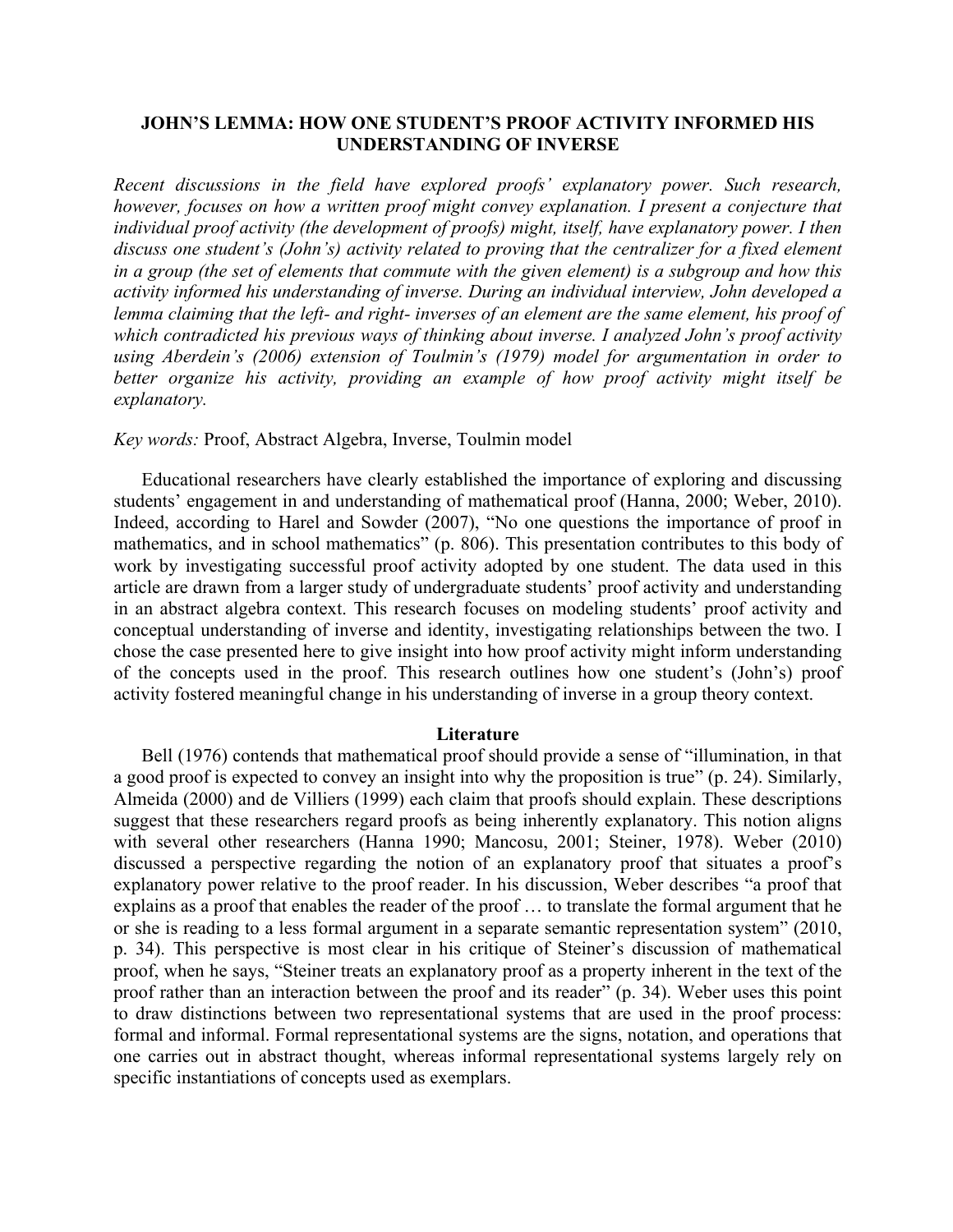Considering this discussion, I see value in Weber's (2010) assertion that a proof conveys explanation only to the degree to which an individual is able to glean explanation from a written proof. The focus in the literature, however, is on individuals' understanding of the mathematical arguments in *others'* written proofs. This discussion neglects the individual's process of proving (developing proofs) which could provide an alternative perspective into proofs' explanatory power. The current investigation seeks to gain insight into the explanatory power of the proofs that one *constructs*, rather than the proofs that one might read.

Abstract Algebra curricula provide rich opportunities to explore students' proof activity due to their emphasis on student-generated proof. Early concepts, such as identity and inverse remain pervasive throughout the curriculum as more advanced concepts are defined using inverse and identity. Researchers have suggested that students' understanding of inverse in Abstract Algebra often build on their notions of multiplicative and additive inverse (Brown, et al., 1997; Hazzan, 1999) Novotna & Hoch, 1998) and in the context of symmetry groups (Almeida, 1999; Larsen, 2009, 2013). Larsen (2009, 2013) builds students' understanding in his Inquiry-Oriented Abstract Algebra curriculum (TAAFU) through students' experiences with symmetries of a triangle. Using both additive and multiplicative notation to relate the symmetries of the triangle, the students develop the group axioms from their exploration of triangular symmetries. Larsen (2009) describes the inverse and identity axioms as the most difficult "rules" for students to generate. By having students engage in the development of the group axioms via their work in S3, Larsen provides a unique insight into students' generalizations from a specific case. Undoubtedly, students' experiences with inverses in other areas of mathematics inform their conceptions of inverse and identity in novel Abstract Algebra situations. It is interesting, then, that the inverse axiom is one of the two most difficult axioms for the students to develop from the Cayley table in Larsen's research. What aspects, then, of conceptual understanding of inverse would explain this difficulty? This question highlights a need to investigate students' developing notions of inverse and identity, specifically as they relate to the TAAFU curriculum. In this presentation, I focus on John's understanding of inverse.

In order to explore John's activity proving about inverse, I will use Toulmin's (1979) model of argumentation. Several researchers have adopted Toulmin models to document proof (Fukawa-Connelly, 2013; Pedemonte, 2007; Weber, Maher, Powell, Lee, 2008). This analytical tool organizes arguments based on the general structure of *claim*, *warrant*, and *backing*. In this structure, the claim is the general statement about which the individual argues. Data is a general rule or principle that supports the claim and a warrant justifies the use of the data to support the claim. More complicated arguments may use *backing*, which supports the warrant; *rebuttal*, which accounts for exceptions to the claim; and *qualifier*, which states the resulting force of the argument (Aberdein, 2006). This structure is typically organized into a diagram similar to a directed graph, with each part of the argument constituting a node and directed edges emanating from the node to the part of the argument that it supports (Figure 1).



*Figure 1*: Visual representation of (a) Toulmin model, (b) Linked Toulmin model, and (c) Embedded Toulmin model (Aberdein, 2006, p. 211, 214)

Aberdein (2006) provides a discussion of how Toulmin models might be used to organize proofs, including several examples relating the logical structure of an argument to a Toulmin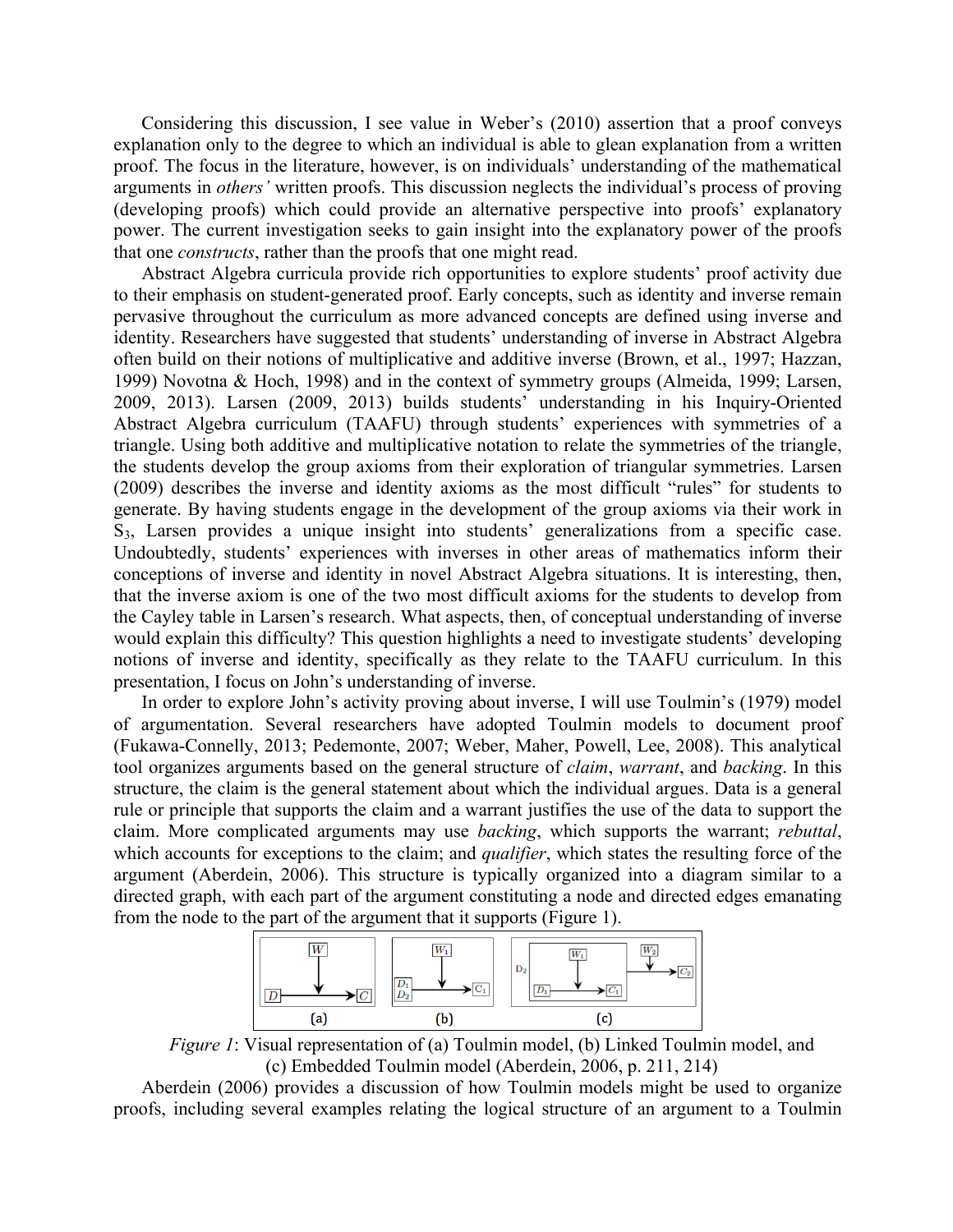model. Aberdein includes a set of principles he to coordinate more complicated mathematical arguments in a process he calls *combining layouts*: "(1) treat data and claim as the nodes in a graph or network, (2) allow nodes to contain multiple propositions, (3) any node may function as the data or claim of a new layout, (4) the whole network may be treated as data in a new layout" (p. 213). Figure 1 shows two proposed combined layouts, Linked (Figure 1, b) and Embedded (Figure 1, c), that I are used in the current research. These combined layouts provide for multiple Data (Linked) and Data (Embedded) that are, themselves, claims in another argument.

### **Theoretical Perspective**

As stated, this presentation makes use of data from a larger research project. The broader framing of this work draws on Cobb and Yackel's (1996) interpretive framework for the Emergent Perspective, focusing on connections between sociomathematical norms (for proof) in the classroom community and individuals' mathematical conceptions and activity, connections between classroom mathematical practices and individuals' mathematical conceptions and activity, and relationships between individual mathematical conceptions and activity. This presentation focuses on relationships of the latter type, specifically, exploring proof activity that fosters change in conceptual understanding. Accordingly, the goal of this research is modeling John's proving activity in an Abstract Algebra setting and identifying ways in which this activity informs his understanding of inverse in group theory. It should be noted, however, that John's proving activity took place in an interview setting, which constitutes a community of practice distinct from, although informed by, the practices in the Abstract Algebra classroom of which John was a member. This view is consistent with Cobb and Yackel's (1996) contention that,

"…it is important to view the students' activity as being socially situated even in settings such as interviews, which are typically associated with psychological paradigms. The psychological analysis would then be conducted against the background of a social analysis that documents the interactively constituted situation in which the student is acting." (p. 185)

The Emergent Perspective thus helps frame the current research as focused on an individual's mathematical understanding and activity situated in an interview setting.

#### **Data Collection and Methods**

Data were collected in a Junior-level Inquiry-Oriented Modern Algebra course (Introductory Abstract Algebra). The course met twice a week, for 75 minutes per meeting, over fifteen weeks. The course instructor was an assistant professor in a mathematics department and taught using the Teaching Abstract Algebra for Understanding curriculum (TAAFU; Larsen, 2013). I conducted three (beginning, middle, and end of the semester, respectively), semi-structured individual interviews (forty-five to ninety minutes each) with seven participants. Each interview began by prompting the student to both generally and formally define identity and inverse. The interview protocol then sought to engage each participant in specific mathematical activity aimed to elicit engagement in proof or proof related activity. Throughout the interviews I kept field notes documenting participants' responses to each interview task. I also audio and video recorded each of the interviews.

The data explored here come from John's second (midsemester) interview. Specifically, I focused on John's response to Question 7 of the protocol (Figure 2). This Question asked the participants to prove or disprove whether a defined subset *H* of a group *G* was subgroup of *G*. During the interview, it became clear that John was thinking about inverse in a specific way and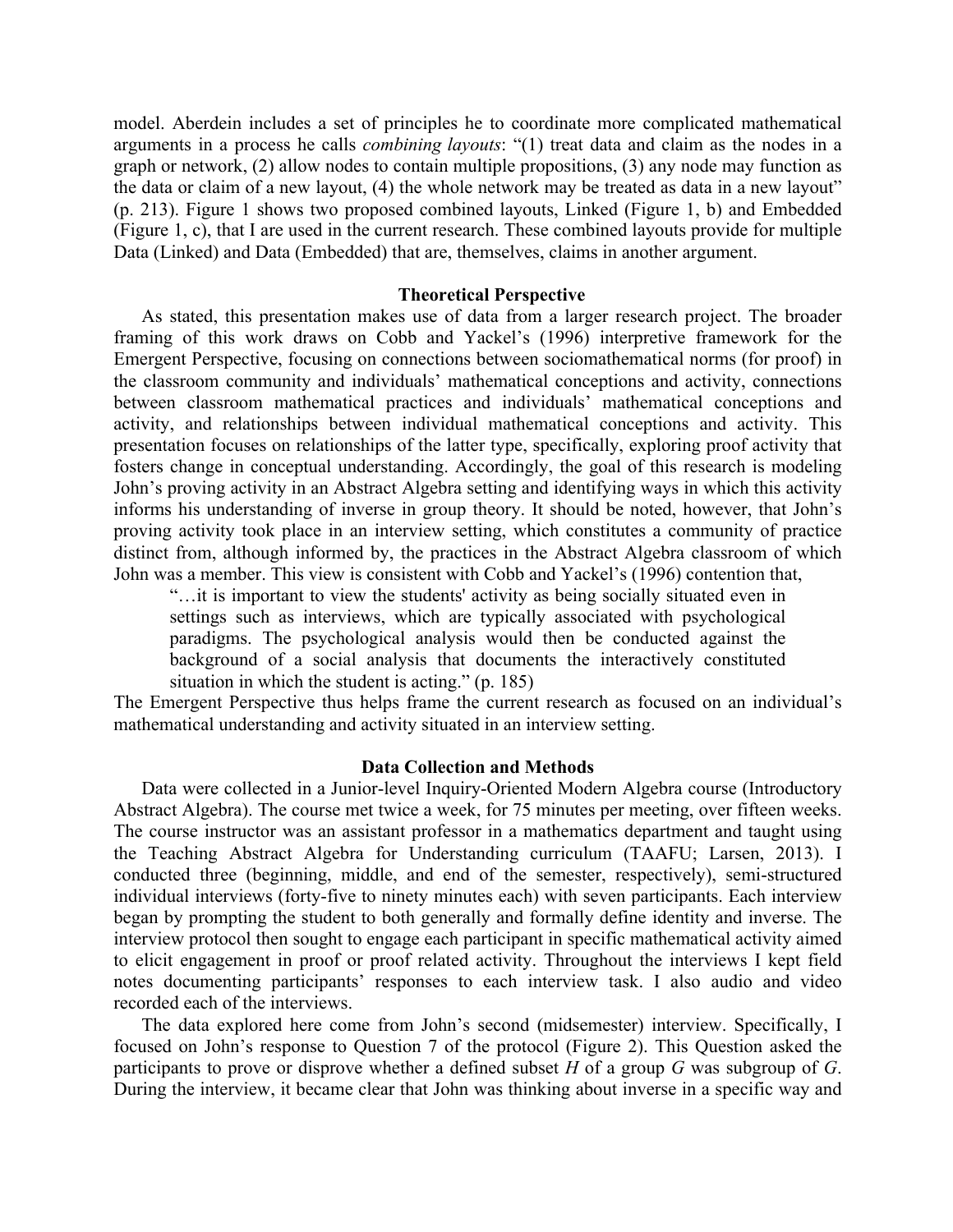that this way of thinking changed for John. I conducted a iteratively analyzed the video of John's response to question 7, attending to his argumentation related to the proof as well as his use of, notation of, and statements about inverse. In the first iteration of analysis I selectively transcribed sections of John's proof that developed his argument about whether *H* was a subgroup of *G*. These transcriptions were then used to generate a broad Toulmin model of his proof, outlining the major claim, data, and warrants used in his argument. A second iteration focused on each of the data in the larger argument, parsing out selected sub-arguments related to inverse that were used to validate each of the data in the larger argument. Two such sub-arguments emerged as focal points in the proof. The overarching Toulmin model was then modified to include these sub-arguments. Throughout the second iteration, specific aspects of how John thought about and used inverse emerged as important aspects of these sub-arguments. This prompted a subsequent iteration of analysis in which I characterized the various ways he talked about, used, and represented inverse throughout these parts of the proof. Finally, I coordinated one part of the Toulmin model with his ways of thinking about inverses, situating this coordination within the interaction between John and the interviewer.

|  |  |  |  |  |                                                                                                                                                                                                                                    |  |  |  |  | "Prove or disprove the following: for a group $G$ under operation $*$ and a fixed     |  |
|--|--|--|--|--|------------------------------------------------------------------------------------------------------------------------------------------------------------------------------------------------------------------------------------|--|--|--|--|---------------------------------------------------------------------------------------|--|
|  |  |  |  |  |                                                                                                                                                                                                                                    |  |  |  |  | element $h \in G$ , the set $H = \{g \in G : g^*h^*g^{-1} = h\}$ is a subgroup of G." |  |
|  |  |  |  |  | $\bullet$ represented to the contract of the contract of the contract of the contract of the contract of the contract of the contract of the contract of the contract of the contract of the contract of the contract of the contr |  |  |  |  |                                                                                       |  |

*Figure 2*: Interview 2, Question 7 asks participants to prove about the normalizer of *h*

# **Results**

In this section, I first briefly detail aspects of John's conceptual understanding that inform an analysis of his proving activity. I then provide a general Toulmin model of John's proof to situate two specific parts of the broader proof: the first to highlight aspects of John's proof activity and understanding of inverse and also to provide an example of how Aberdein's (2006) extension of Toulmin models might be used to organize students' proof activity, the second to demonstrate how John's proof activity informed his understanding of inverse. I support each episode with excerpts of John's interview and a Toulmin model in order to convey a clearer understanding of John's thinking and proof activity throughout the proof. Finally, I will discuss the results and implications of this work for future research.

Throughout the interview, John worked with specific instantiations of groups as well as more abstracted representations of groups and their elements. For instance, John was very comfortable working with real numbers under addition and the group of symmetries of a triangle, evidenced by his frequent use of these groups when describing examples of concepts. John also referred to, proved about, or alluded to multiplication of real numbers, addition of real numbers, addition and multiplication of matrices, integers under addition, and the symmetries of a square. John defined identity and inverse using abstract, more general notation and completed two proofs using abstract notion. John described and used several specific ways of thinking about inverses. These included the cancellation law, self-inverses (elements of order 2 and the identity), the inverse of two elements when operated together  $((ab)^{-1} = a^{-1}b^{-1})$ , that an inverse's inverse is the original element  $((a^{-1})^{-1} = a)$ , and that the identity is its own inverse. Early in the interview, when asked more generally about inverses, John alluded to situations in which a left-inverse and right-inverse might not be the same element. In written instances when an element was concatenated with or operated with its inverse, John either replaced the two elements with a representation of the identity or rewrote the entire statement and omitted the two elements.

John's approach to the proof in Question 7 began with a declaration that he would attempt to prove that *H* is a subgroup of *G* (Claim; C). He stated that it is typically easier to try to prove that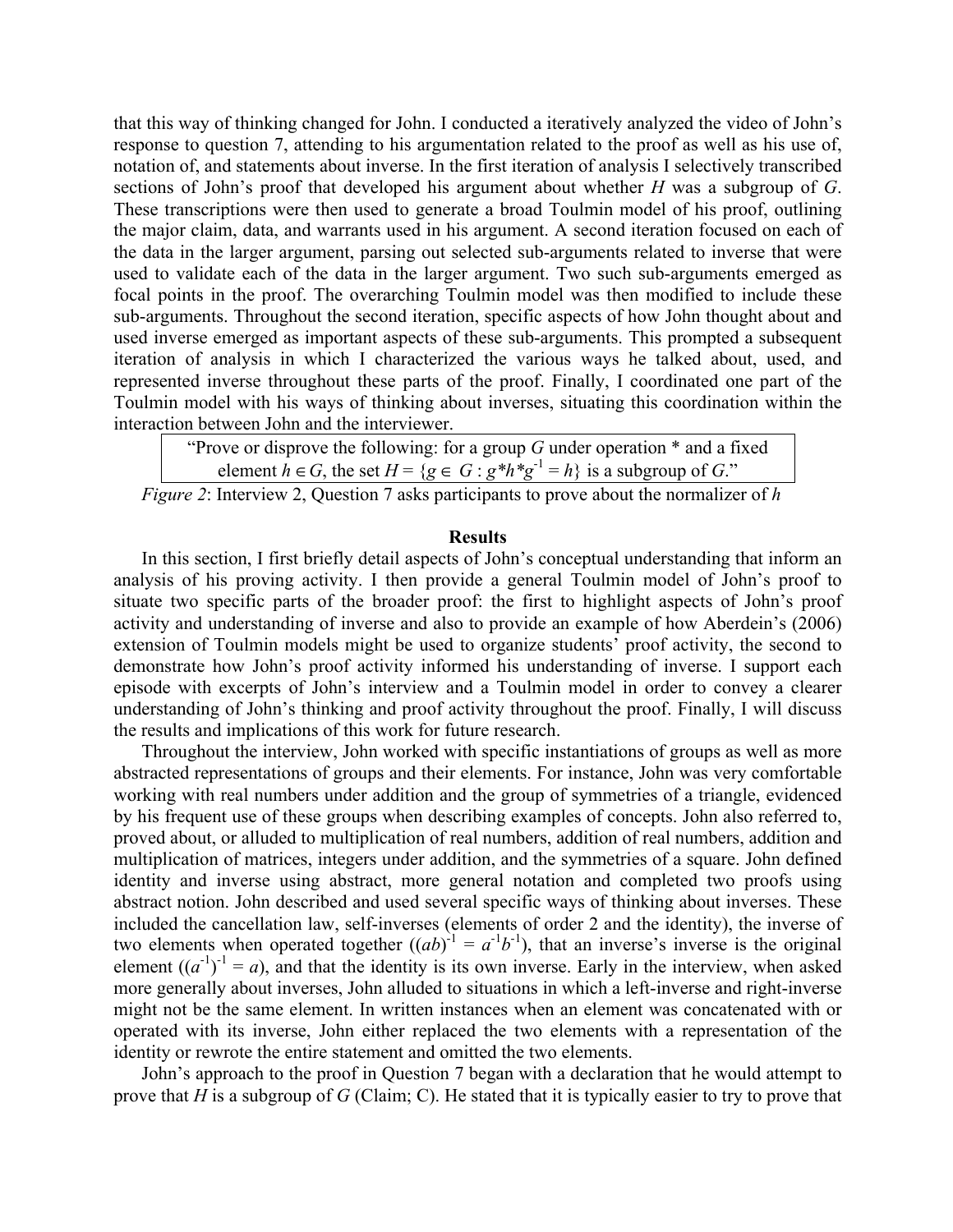something is a group and discover that it is not, rather than trying to prove that something is not a group. He had described his general approach for proving that a subset is a subgroup by determining that it satisfied each of the group axioms: *H* contains an identity (Data 1; D<sub>1</sub>), *H* contains the inverse of each element in  $H$  (Data 2; D<sub>2</sub>),  $H$  satisfies closure under the operation (Data 3;  $D_3$ ), and *H* satisfies associativity (Data 4;  $D_4$ ). From his discussion, the general Linked Toulmin model follows the format in Figure 3. John provided warrant for the broad proof by acknowledging that *H* satisfied the four group axioms (Warrant; W).



*Figure 3*: Linked Toulmin model for John's entire proof of Question 7

First, I focus on John's work related to  $D_1$  in order to provide a better sense of how John proves with abstract representations of group elements. In order to verify that the set *H* contained an identity, John began his 45-second argument by "pretending" that the element *g* is the identity element. He then quickly said, "Then it really works. I know the identity exists." This is John's first statement of the claim that the identity element (of *G*) is an element of *H* ("the identity is in there (pointing at the letter *H*)". He then wrote the line "Let  $g, h \in G$ , um, and let  $g$  be the identity of *G*" followed by the equation " $g*h*g^{-1} = h$ ." On the next line, John rewrote the equation, substituting the letter *e* for *g* and  $g^{-1}$  and crossing through each *e* that he had written. As he wrote this, John stated, "and since the inverse of the identity is the identity and this (points to paper) is the identity, you get *h* equals *h*. Definition of identity. So we know the identity exists in the set." This sequence of statements is diagrammed in the Toulmin model in Figure 4.



*Figure 4*: Embedded Toulmin model for  $D_1$ , showing an identity exists in *H* 

Notice that John's proof begins with two assumptions, that *g* and *h* are elements of *G* and that *g* is the identity element of *G*. Following this, John assumes that *g* satisfies the relationship necessary for inclusion in *H*. He then conveys a chain of reasoning that results in the reflexive equation  $h = h$ . While each step in the sequence follows from the previous step and cites reason for the new statement, John fails to recognize that he has begun his line of reasoning with the statement he intends to prove, rather than beginning with the reflexive relation  $h = h$  and deducing that the relation  $g^*h^*g^{-1} = h$  holds. While this can be viewed as a problematic aspect of John's proof, consider the insight into John's ways of thinking about inverse that this excerpt provides. First, notice that John identified the inverse of the identity as the identity. Given the quickness with which he used this fact in the interview, one may infer that John is comfortable with thinking about inverse in this way. Notice also that John quickly rewrote the equation *e*\**h*\**e*  $= h$  as  $h = h$ . This implies that John readily thinks of a composition of an element and the identity as merely just the element, while still citing the definition of the identity in his reasoning.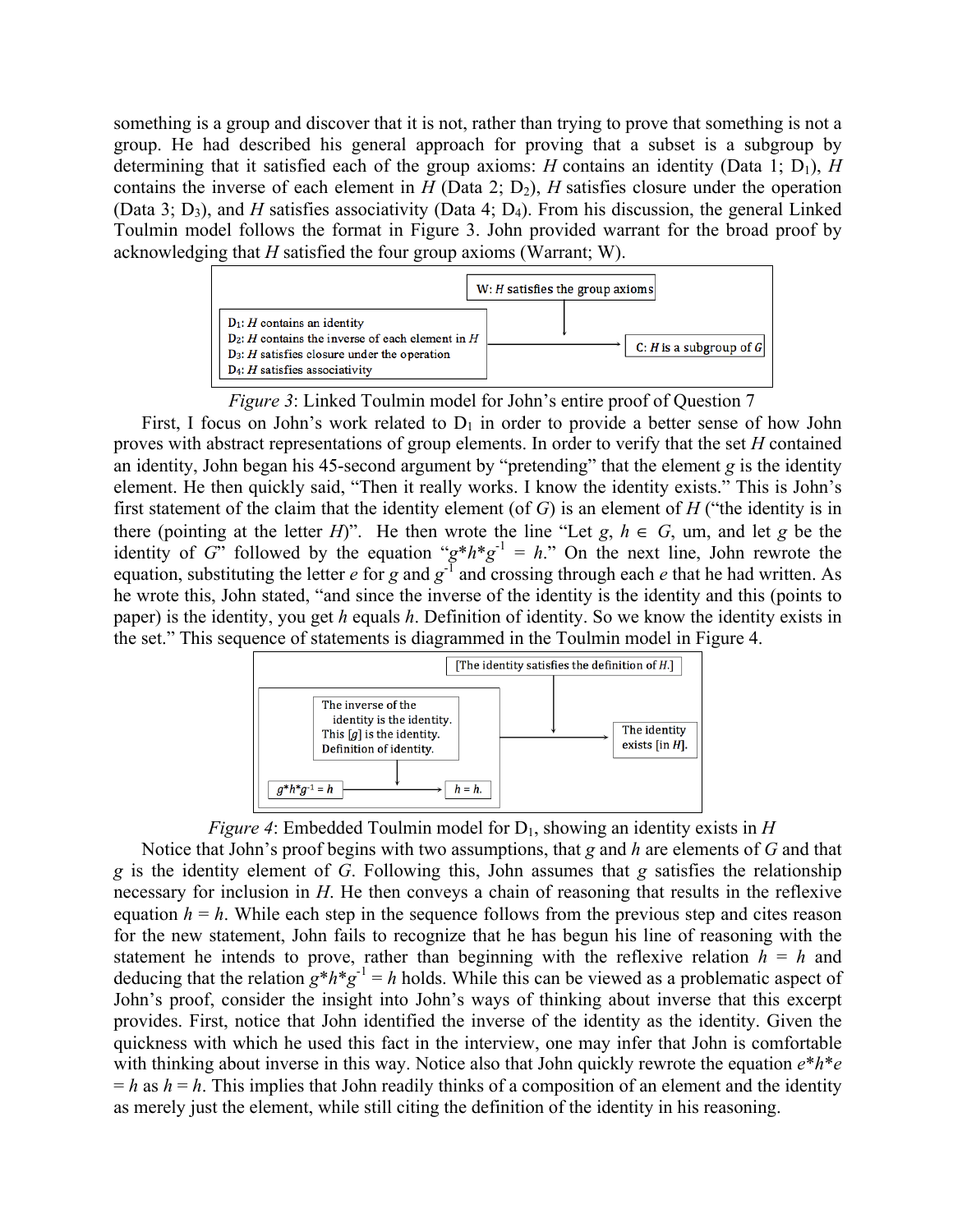Next, consider John's development of a lemma used in developing  $D_2$ . While beginning his argument for  $D_2$ , John manipulated various elements in  $S_3$  and seemed to come to a consensus that inverse elements were contained in *H*, saying, "Oh! I can do something with this." He then stopped and said, "Oh! That was assum- I can't do that, because that's assuming that left and right inverses are the same. I don't know." This prompted a discussion in which John described how he thought about  $g^{-1}$  as a left inverse and stated that he didn't know how to use  $g^{-1}$  if it's not on the left. The interviewer then asked John what would happen if left inverses were the same as right inverses. John replied, "Is that always true? That could be a thing that's always true." At this point in the interview, John left for a class, and returned later in the day to finish the proof. Upon his return, John announced that he had proved that left and right inverses were indeed the same element. Asked to explain his proof, John wrote out two equations,  $a^*b = e$  and  $b^*c = e$ , concurrently stating that *a* is the left inverse of *b* and *c* is the right inverse of *b*. he then concatenated  $a^*b^*c$  and grouped the concatenation as  $a^*(b^*c)$  and  $(a^*b)^*c$ . From this, John wrote two lines:  $a = a^*(b^*c)$  and  $(a^*b)^*c = c$  followed by the line  $(a^*b)^*c = a^*(b^*c)$ , stating that this was true because groups are associative. Figure 5 provides a Toulmin model of this proof.



*Figure 5*: Toulmin model of John's Lemma

### **Discussion**

John's lemma development was roused by his activity with examples in  $S_3$  and his inability to progress in showing that the set *H* contained inverses of its elements. As he pointed out, he had assumed that left- and right- inverses were the same element, which he had previously stated to not always be the case. Prompted by the interviewer, John questioned whether this aspect of his understanding of inverse was valid and, following his proof of the lemma, declared that his new way of thinking about left- and right- inverses was valid. It is important to question whether John would have developed this lemma without prompting from the interviewer. This aspect of the situated interaction cannot be overlooked and must be accounted for. Similarly, the task setting itself prompted John to consider situations that he likely had not considered before (e.g., the definition of the centralizer of an element). Importantly, though, John attributed his changing notions of inverse to his validation of the lemma. This shows how the interview setting and John's willingness to question his own ways of thinking combined to afford an opportunity for him to inform his own understanding of the very concept he was proving about. From this, future research may be carried out exploring and classifying the different types of proof activities and interactions that afford similar opportunities. This work has contributed to the broader research literature by providing an extension of Aberdein's (2006) adaptation of the Toulmin model. To date, only one other research article (Wawro, 2011) has used Aberdein's Toulmin models to analyze students' arguments. The insight that these models lent in parsing out John's proofs warrants additional research in using Aberdein's adaptations.

# **References**

Aberdein, A. (2006). Managing informal mathematical knowledge: Techniques from informal logic. In *Mathematical Knowledge Management* (pp. 208-221). Springer Berlin Heidelberg.